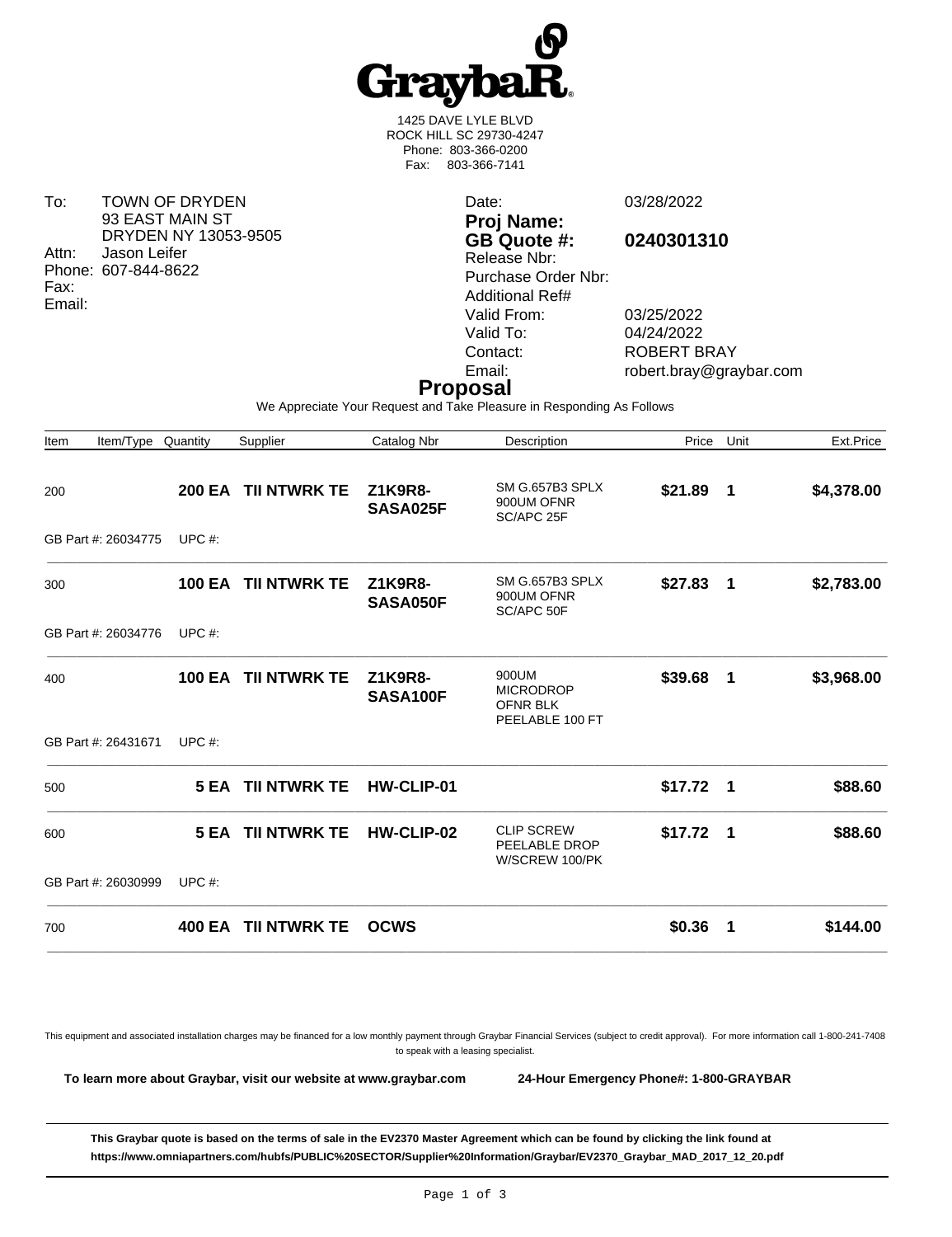To: TOWN OF DRYDEN 93 EAST MAIN ST DRYDEN NY 13053-9505 Attn: Jason Leifer

Date: 03/28/2022

## **Proj Name: GB Quote #: 0240301310**

**Proposal** We Appreciate Your Request and Take Pleasure in Responding As Follows

| 800                 |           | 25 EA TII NTWRK TE FPS-S-32 |                  |                                                                 | $$152.77$ 1 | \$3,819.25 |
|---------------------|-----------|-----------------------------|------------------|-----------------------------------------------------------------|-------------|------------|
| 900                 |           | 25 EA TII NTWRK TE          | <b>FPS-C-32</b>  |                                                                 | $$46.88$ 1  | \$1,172.00 |
| 1000                |           | 5 EA TII NTWRK TE           | FPS-FC90         |                                                                 | $$34.72$ 1  | \$173.60   |
| 1100                |           | 5 EA TII NTWRK TE           | FPS-EC90         |                                                                 | $$34.72$ 1  | \$173.60   |
| 1200                |           | 200 EA TII NTWRK TE         | <b>CCP7-BCVR</b> | 1 PORT SCAPC<br><b>FBR JACK</b><br>W/SHUTTER<br><b>BASE/CVR</b> | $$11.49$ 1  | \$2,298.00 |
| GB Part #: 26473920 | UPC $#$ : |                             |                  |                                                                 |             |            |

**Total in USD (Tax not included): \$19,086.65** 

This equipment and associated installation charges may be financed for a low monthly payment through Graybar Financial Services (subject to credit approval). For more information call 1-800-241-7408 to speak with a leasing specialist.

**To learn more about Graybar, visit our website at [www.graybar.com](31 0 R) 24-Hour Emergency Phone#: 1-800-GRAYBAR**

**This Graybar quote is based on the terms of sale in the EV2370 Master Agreement which can be found by clicking the link found at [https://www.omniapartners.com/hubfs/PUBLIC%20SECTOR/Supplier%20Information/Graybar/EV2370\\_Graybar\\_MAD\\_2017\\_12\\_20.pdf](25 0 R)**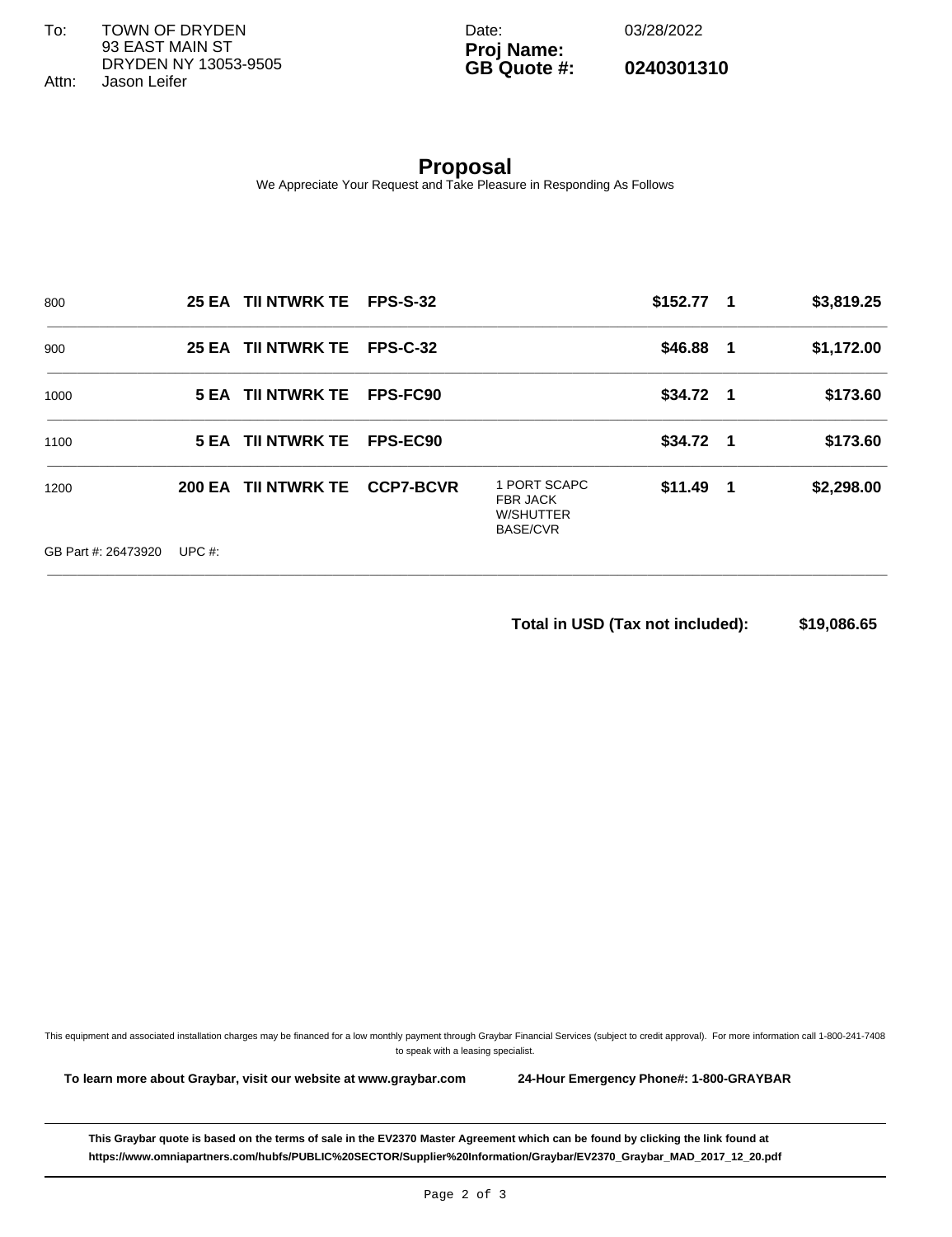To: TOWN OF DRYDEN 93 EAST MAIN ST DRYDEN NY 13053-9505 Attn: Jason Leifer

Date: 03/28/2022

**Proj Name: GB Quote #: 0240301310**

**Proposal** We Appreciate Your Request and Take Pleasure in Responding As Follows

**Signature:**  $\frac{1}{\sqrt{2000 \text{ Keifer (Apr 12, 2022 08:07 EDT)}}$ Jason Leifer Apr 12, 2022<br> *Jason Leifer* Apr 12, 2022<br> *Jason Leifer* (Apr 12, 2022 08:07 EDT)

**Email:** supervisor@dryden.ny.us

Signed:

This equipment and associated installation charges may be financed for a low monthly payment through Graybar Financial Services (subject to credit approval). For more information call 1-800-241-7408 to speak with a leasing specialist.

**To learn more about Graybar, visit our website at [www.graybar.com](44 0 R) 24-Hour Emergency Phone#: 1-800-GRAYBAR**

**This Graybar quote is based on the terms of sale in the EV2370 Master Agreement which can be found by clicking the link found at [https://www.omniapartners.com/hubfs/PUBLIC%20SECTOR/Supplier%20Information/Graybar/EV2370\\_Graybar\\_MAD\\_2017\\_12\\_20.pdf](38 0 R)**